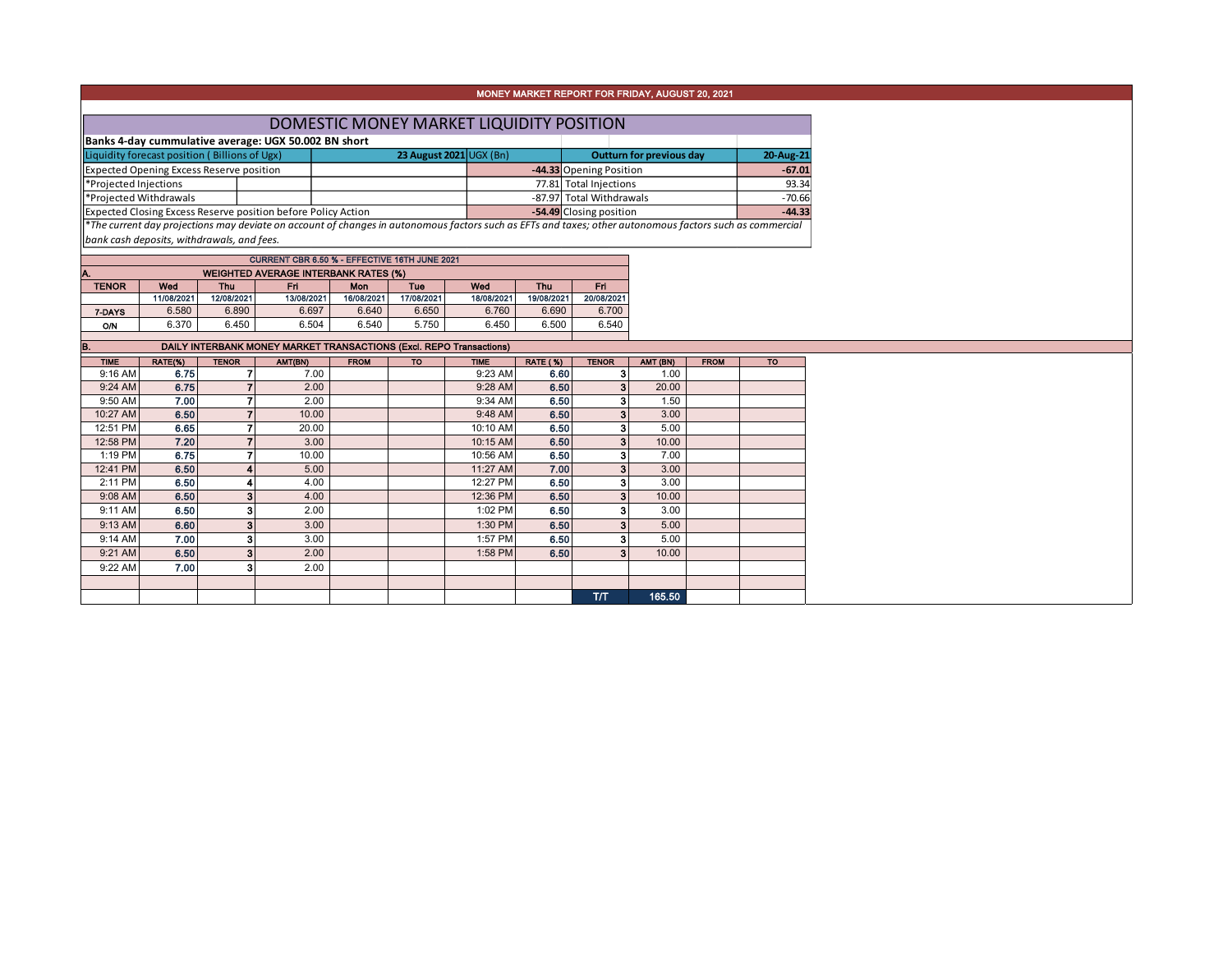| C.                                                                         |                                                                                  |                         |                                                                                                                                                                      |             |                            | <b>CBR AND THE 7- DAY WAR INTERBANK RATES</b>                       |                    |                |              |                  |  |
|----------------------------------------------------------------------------|----------------------------------------------------------------------------------|-------------------------|----------------------------------------------------------------------------------------------------------------------------------------------------------------------|-------------|----------------------------|---------------------------------------------------------------------|--------------------|----------------|--------------|------------------|--|
|                                                                            |                                                                                  |                         |                                                                                                                                                                      |             |                            |                                                                     |                    |                |              |                  |  |
| 9.500<br>9.000                                                             |                                                                                  |                         |                                                                                                                                                                      |             |                            |                                                                     |                    |                |              |                  |  |
| 8.500                                                                      |                                                                                  |                         |                                                                                                                                                                      |             |                            |                                                                     |                    |                |              |                  |  |
| 8.000                                                                      |                                                                                  |                         |                                                                                                                                                                      |             |                            |                                                                     |                    |                |              |                  |  |
| 7.500                                                                      |                                                                                  |                         |                                                                                                                                                                      |             |                            |                                                                     |                    |                |              |                  |  |
| 7.000                                                                      |                                                                                  |                         |                                                                                                                                                                      |             |                            |                                                                     |                    |                |              |                  |  |
| 6.500                                                                      |                                                                                  |                         |                                                                                                                                                                      |             |                            |                                                                     |                    |                |              |                  |  |
| 6.000<br>5.500                                                             |                                                                                  |                         |                                                                                                                                                                      |             |                            |                                                                     |                    |                |              | in a chuid an t- |  |
| 5.000                                                                      |                                                                                  |                         |                                                                                                                                                                      |             |                            |                                                                     |                    |                |              |                  |  |
| 4.500                                                                      |                                                                                  |                         |                                                                                                                                                                      |             |                            |                                                                     |                    |                |              |                  |  |
| 4.000                                                                      |                                                                                  |                         |                                                                                                                                                                      |             |                            |                                                                     |                    |                |              |                  |  |
|                                                                            |                                                                                  |                         | 02/08/2021 03/08/2021 04/08/2021 05/08/2021 06/08/2021 09/08/2021 10/08/2021 11/08/2021 12/08/2021 13/08/2021 16/08/2021 17/08/2021 18/08/2021 19/08/2021 19/08/2021 |             |                            |                                                                     |                    |                |              |                  |  |
|                                                                            |                                                                                  |                         |                                                                                                                                                                      |             |                            |                                                                     |                    |                |              |                  |  |
|                                                                            |                                                                                  |                         |                                                                                                                                                                      |             |                            | • Overnight WAR -7-day WAR - CBR rate - Upper bound - Lower bound   |                    |                |              |                  |  |
| D.                                                                         |                                                                                  |                         | MONETARY POLICY OPERATIONS MATURITIES PROFILE: (26-AUG- 2021 TO 23-SEPT- 2021)                                                                                       |             |                            |                                                                     |                    |                |              |                  |  |
| <b>DATE</b>                                                                | <b>THUR</b>                                                                      | <b>THUR</b>             | <b>THUR</b>                                                                                                                                                          | <b>THUR</b> | <b>THUR</b>                | <b>TOTAL</b>                                                        |                    |                |              |                  |  |
|                                                                            | 26-Aug-21                                                                        | 02-Sep-21               | 09-Sep-21                                                                                                                                                            | 16-Sep-21   | 23-Sep-21                  |                                                                     |                    |                |              |                  |  |
| <b>REPO</b>                                                                | 1,643.05                                                                         | $\sim$                  | $\sim$                                                                                                                                                               | $\sim$      | $\sim$                     | 1,643.05                                                            |                    |                |              |                  |  |
|                                                                            | $\sim$                                                                           | $\sim$                  | $\sim$                                                                                                                                                               | $\sim$      | $\sim$                     | $\sim$                                                              |                    |                |              |                  |  |
|                                                                            |                                                                                  |                         |                                                                                                                                                                      | $\sim$      | 90.10                      | 357.80                                                              |                    |                |              |                  |  |
|                                                                            | 132.40                                                                           | $\sim$                  | 135.30                                                                                                                                                               |             |                            |                                                                     |                    |                |              |                  |  |
|                                                                            | 1,775.45                                                                         | ъ.                      | 135.30                                                                                                                                                               | $\sim$      | 90.10                      | 2.000.85                                                            |                    |                |              |                  |  |
|                                                                            |                                                                                  |                         | Total O/S Deposit Auction balances held by BOU up to 07 October Q912021: UGX 586 BN                                                                                  |             |                            |                                                                     |                    |                |              |                  |  |
|                                                                            |                                                                                  |                         | Total O/S Repo, Reverse Repo & Deposit Auction balances held by BOU: UGX 2,229 BN                                                                                    |             |                            |                                                                     |                    |                |              |                  |  |
|                                                                            | (EI) STOCK OF TREASURY SECURITIES                                                |                         |                                                                                                                                                                      |             | Eii)                       | <b>MONETARY POLICY MARKET OPERATIONS</b>                            |                    |                |              |                  |  |
|                                                                            | LAST TBIILS ISSUE DATE: 19-AUGUST-2021<br>On-the-run O/S T-BILL STOCKs (Bns-UGX) |                         | 6,489.24                                                                                                                                                             | 23/08/2021  | OMO                        | (VERTICAL REPOS, REV-REPOS & DEPOSIT AUCTIONS)<br><b>ISSUE DATE</b> | <b>AMOUNT</b>      | <b>WAR</b>     | <b>RANGE</b> | <b>TENOR</b>     |  |
|                                                                            | On-the-run O/S T-BONDSTOCKs(Bns-UGX)                                             |                         | 20.526.79                                                                                                                                                            |             | 23/08/2021 REVREPO         | $21 -$ Jul                                                          | 314.06             | 6.500          |              |                  |  |
|                                                                            | TOTAL TBILL & TBOND STOCK- UGX                                                   |                         | 27,016.03                                                                                                                                                            |             | <b>REPO</b>                | $22$ -Jul-                                                          | 1,418.00           | 6.500          |              | $\overline{7}$   |  |
|                                                                            |                                                                                  |                         |                                                                                                                                                                      |             | <b>REPO</b>                | $28 -$ Jul                                                          | 228.04             | 6.500          |              |                  |  |
|                                                                            | <b>TOTAL STOCK YTM (%)</b>                                                       |                         | <b>CHANGE IN</b>                                                                                                                                                     |             | DAUT                       | 29-Jul                                                              | 39.79              | 6.946          |              | 28               |  |
|                                                                            | (BN UGX)                                                                         | AT CUT OFF <sup>®</sup> | YTM (+/-)                                                                                                                                                            |             | <b>DAUT</b>                | $29 -$ Jul                                                          | 49.47              | 6.950          |              | 56               |  |
|                                                                            | 94.20                                                                            | 6.825                   | $-0.473$                                                                                                                                                             |             | <b>DAUT</b>                | 29-Jul                                                              | 49.17              | 7.299          |              | 84               |  |
|                                                                            | 435.51                                                                           | 8.751                   | $-0.118$                                                                                                                                                             |             | <b>REPO</b>                | 29-Jul                                                              | 1,403.00           | 6.500          |              | $\overline{7}$   |  |
|                                                                            | 5,959.53                                                                         | 9.700                   | $-0.452$                                                                                                                                                             |             | <b>REPO</b>                | $02$ -Aug                                                           | 418.00             | 6.500          |              | 3                |  |
| <b>REV REPO</b><br>O/S=Outstanding<br><b>MATURITY</b>                      | $\sim$                                                                           | 11.500                  | $-1.500$                                                                                                                                                             |             | <b>REPO</b>                | $04-Auq$                                                            | 225.50             | 6.500          |              |                  |  |
|                                                                            | $\sim$                                                                           | 11.390                  | $-1.410$                                                                                                                                                             |             | <b>REPO</b>                | $05-Auq$                                                            | 1,501.00           | 6.500          |              | $\overline{7}$   |  |
| <b>DEPO AUCT</b><br><b>TOTALS</b><br>91<br>182<br>364<br>2YR<br>3YR<br>5YR | 1,589.27                                                                         | 13.409                  | $-1.691$                                                                                                                                                             |             | <b>REPO</b>                | $09-Auq$                                                            | 143.00             | 6.500          |              | $\mathbf{3}$     |  |
| <b>10YR</b>                                                                | 9,703.84                                                                         | 13.739                  | $-2.231$                                                                                                                                                             |             | <b>DAUT</b>                | 12-Aug                                                              | 59.02              | 7.384          |              | 84               |  |
| 15YR                                                                       | 7,946.63                                                                         | 14.090                  | $-0.310$                                                                                                                                                             |             | <b>DAUT</b>                | 12-Aug                                                              | 79.74              | 7.003          |              | 56               |  |
| <b>20YR</b>                                                                | 1.287.05                                                                         | 15.950                  | $-1.040$                                                                                                                                                             |             | <b>DAUT</b>                | 12-Aug                                                              | 84.85              | 6.906          |              | 28               |  |
|                                                                            |                                                                                  |                         | Cut OFF is the lowest price/ highest yield that satisfies the auction awarded amount.                                                                                |             | <b>REPO</b>                | 12-Aug                                                              | 1,474.00           | 6.500          |              | $\overline{7}$   |  |
|                                                                            |                                                                                  |                         |                                                                                                                                                                      |             | <b>REPO</b>                | 16-Aug                                                              | 482.50             | 6.500          |              | 3                |  |
|                                                                            |                                                                                  |                         |                                                                                                                                                                      |             | <b>REPO</b><br><b>REPO</b> | 18-Aug<br>19-Aug                                                    | 142.50<br>1,641.00 | 6.500<br>6.500 |              | $\overline{7}$   |  |